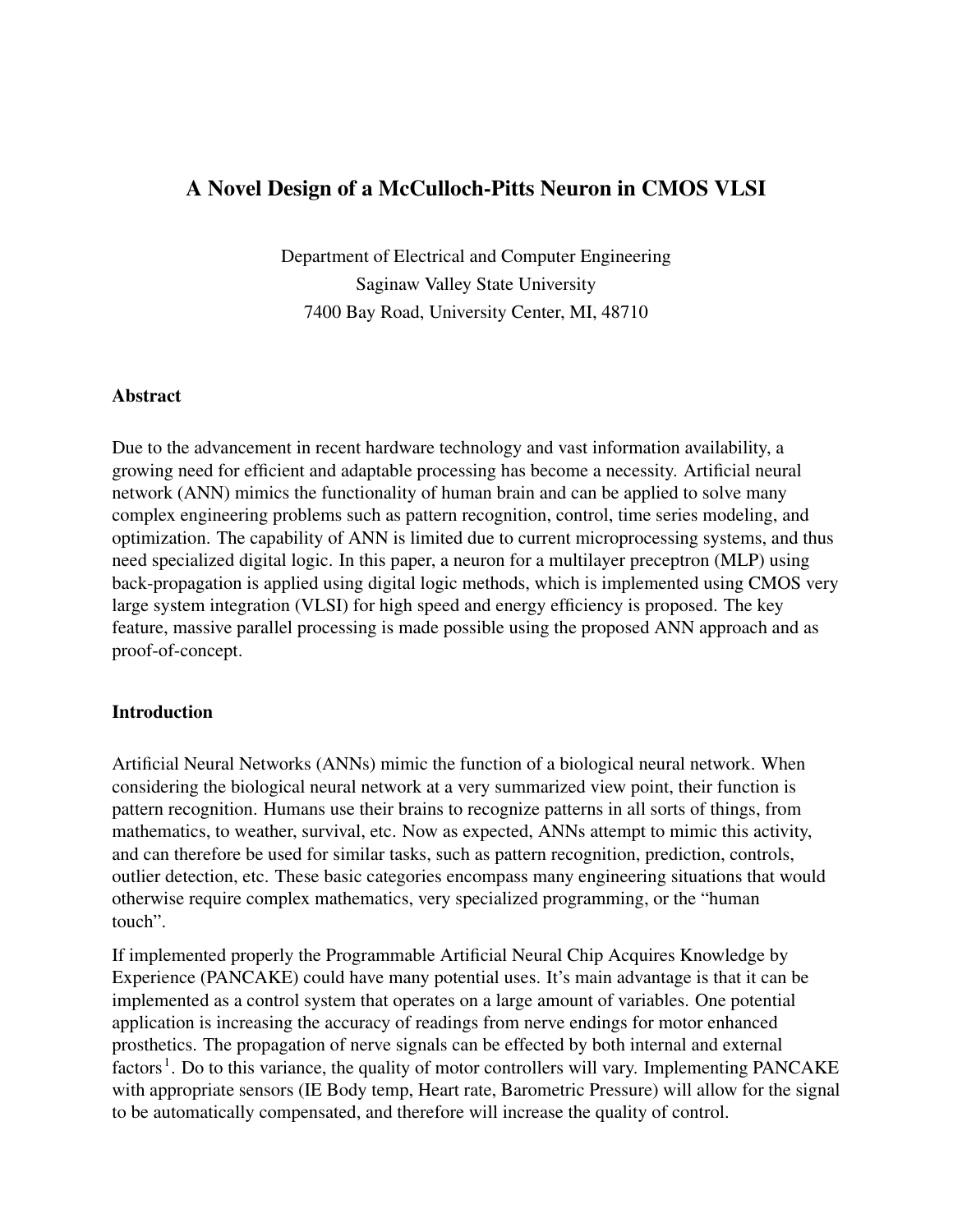Another potential application for PANCAKE would be implementation in prediction systems. For example PANCAKE could monitor a large variety of environmental weather conditions, and from that data, it could begin to make localized weather prediction on rain fall, humidity, et cetera. PANCAKE can also use it's large amount of inputs for tasks such as pattern recognition which might be geared for industrial quality detection, character detection, and so on.

The key component of ANNs are the neurons themselves. A typically accepted neuron structure is the McCulloch-Pitts neuron $(MPN)^1$ . The MPN consists of weights, a summation, and an activation function as seen in Figure 1. The MPN applies weights to incoming signals, and sums the weighted signals. That summation is fed into an activation function  $\phi$ , which is commonly assigned the sigmoid logistics function in Equation 1 where  $v_j$  is defined as the output of the summing function.



Figure 1: A McCulloch-Pitts neuron

$$
\phi_j = \frac{1}{1 + e^{-v_j}}\tag{1}
$$

Using a learning algorithm such as back-propagation, a network of MPNs can be taught to handle sets of data, and make predictions or choices based on past experience. The individual neurons "learn" by adjusting their attached weights according to feedback from the learning algorithm.

The proposed neuron is a single piece in an integrated circuit containing a discrete artificial neural network capable of multiple different machine learning tasks. Since PANCAKE implements a neural network in hardware form, it will be capable of multiple different machine learning tasks, and capable of handling assigned tasks in a true parallel nature.

### Methodology

MLP consist of three parts as shown in Figure 2, Weights, Summing Compression Adder (SCA), and the Sigmoid Function Block (SFB). The topology of these functional blocks will be described in this section.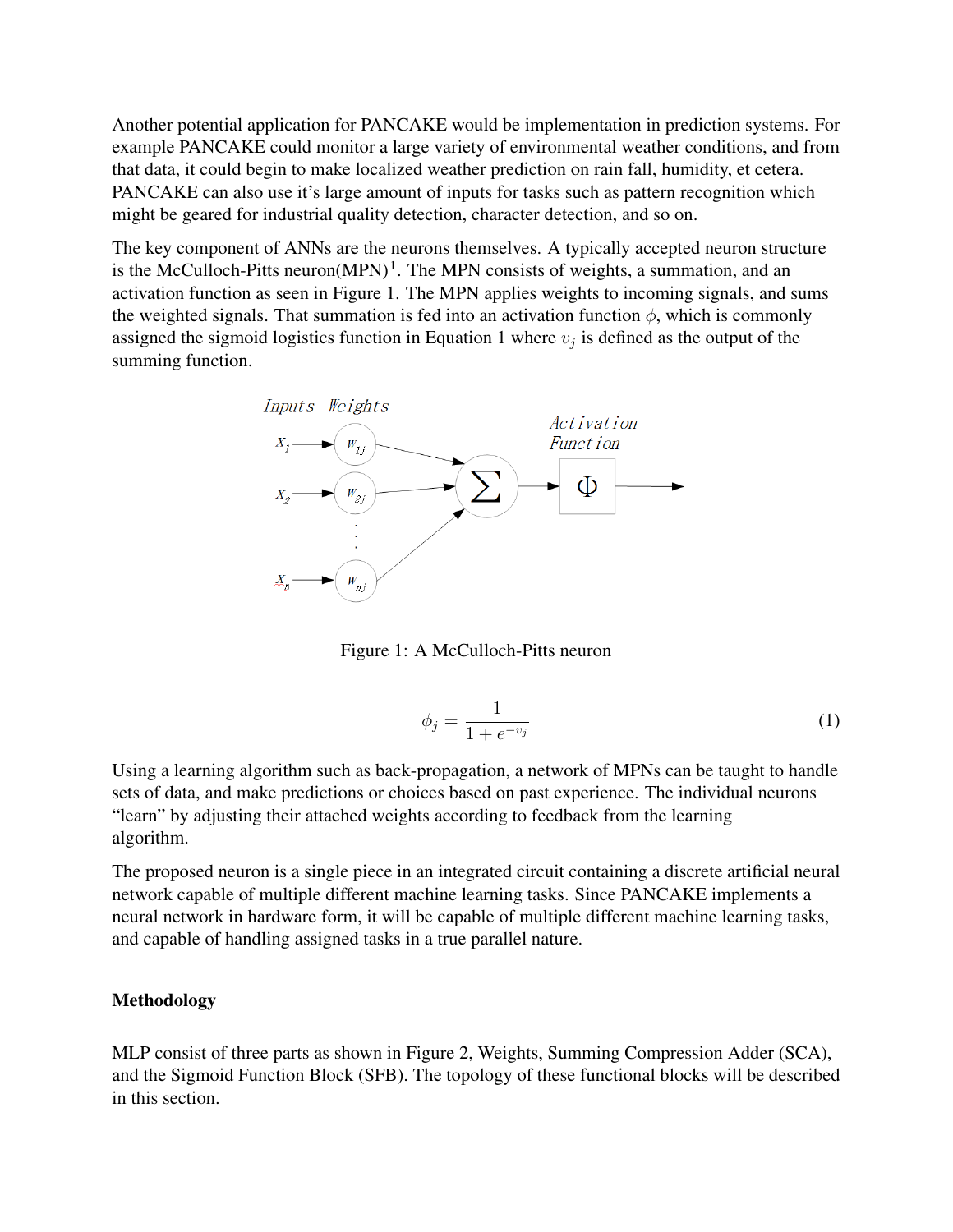

Figure 2: A McCulloch-Pitts neuron

The system is discrete, and requires the SFB to quantize the continuous data into 32 states as shown in Figure 3.



Figure 3: A table and graph displaying the discrete and continuous sigmoid function

Binary values are assigned to defined points on the input axis, as well as the output axis. The input is cut into the signed binary value 00000000 to 11111111, or more simply an 8 bit input. The output is defined as a 5 bit output. From these assigned values, Karnaugh maps can be made to find the boolean relation<sup>4</sup>. These functions are later translated into a NAND-NOR system and then further translated into a VLSI Block. Functions 2 to 6 are defined assuming the most significant bit of the input is A and the least significant bit is H.

$$
MSB = \bar{A} \tag{2}
$$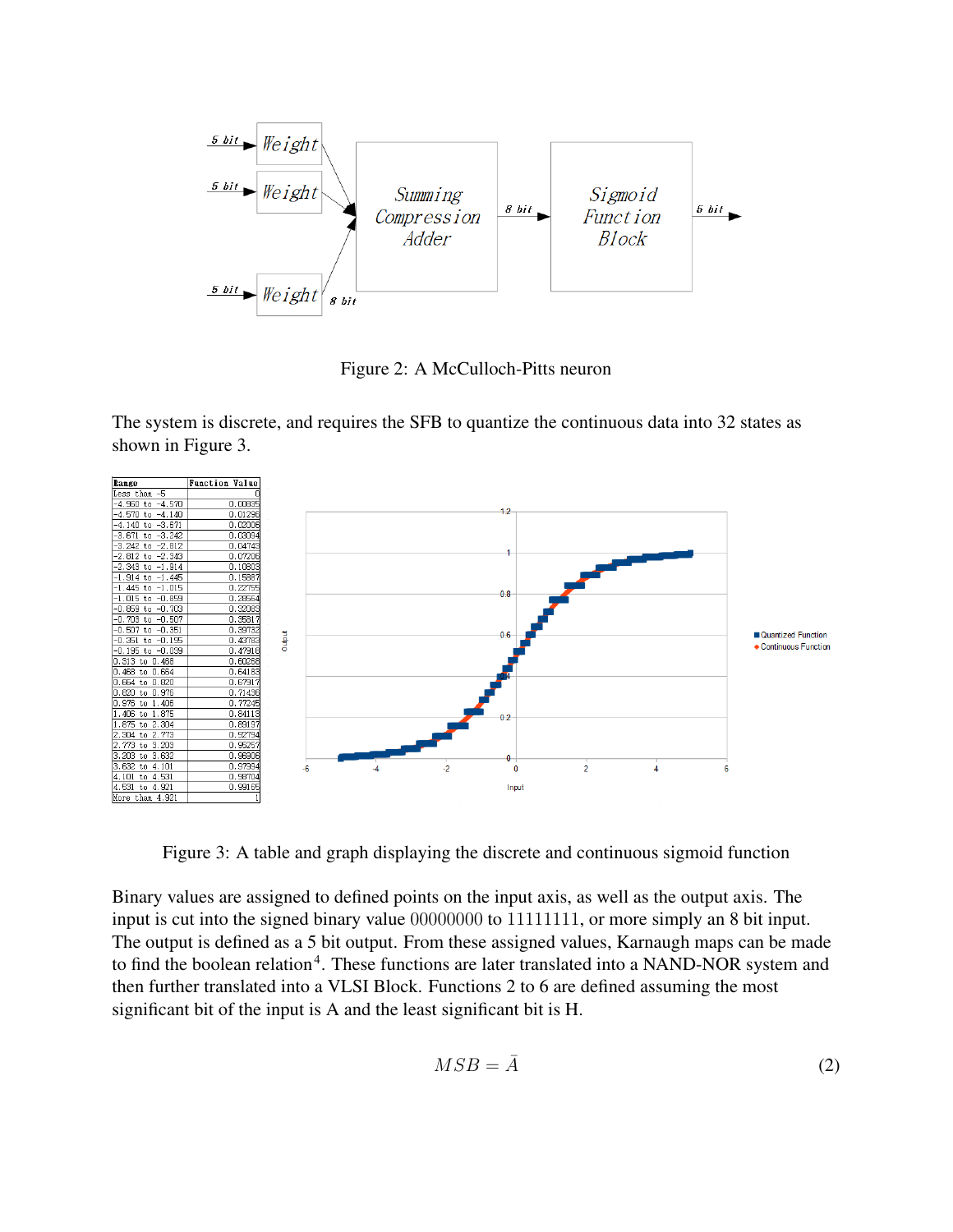$$
MSB^{-1} = \overline{A}B + BD + BC + \overline{A}CDH + \overline{A}CDG + \overline{A}CDF + \overline{A}CDE
$$
 (3)

$$
MSB^{-2} = \bar{A}C\bar{D} + \bar{A}BC + ACD + \bar{B}\bar{C}\bar{D}F + \bar{B}\bar{C}\bar{D}E + AB\bar{C}\bar{D} + \bar{A}\bar{B}\bar{C}DG + \bar{A}\bar{B}\bar{C}DF + \bar{A}\bar{B}\bar{C}DE + \bar{B}\bar{C}\bar{D}GH + \bar{A}\bar{C}DEFG + \bar{A}\bar{C}\bar{E}\bar{F}\bar{G}\bar{H} + \bar{C}\bar{D}EFGH
$$

(4)

$$
MSB^{-3} = \overline{C}\overline{D}EF + \overline{A}\overline{B}\overline{C}\overline{D} + BCDE + A\overline{B}\overline{C}D + AB\overline{C}\overline{D} + \overline{A}\overline{B}\overline{C}DEH + \overline{A}\overline{B}\overline{C}EG
$$
  
+  $\overline{A}\overline{C}EF\overline{G} + \overline{A}B\overline{C}E\overline{F} + \overline{A}B\overline{C}D\overline{E} + A\overline{B}DEH + A\overline{B}DEG + A\overline{B}DEF$   
+  $AB\overline{D}E\overline{F} + AB\overline{D}E\overline{G} + AB\overline{D}E\overline{H} + \overline{A}\overline{C}D\overline{E}\overline{F}\overline{G} + \overline{B}C\overline{D}\overline{E}\overline{F}\overline{G} + \overline{B}C\overline{D}\overline{E}\overline{F}\overline{H}$  (5)  
+  $\overline{A}BD\overline{E}FH + \overline{A}BD\overline{E}FG + \overline{A}\overline{B}D\overline{E}\overline{F}\overline{G}\overline{H} + AB\overline{D}\overline{E}FGH$ 

$$
MSB^{-4} = \bar{A}\bar{B}\bar{D}FH + \bar{C}\bar{D}\bar{E}FH + \bar{A}\bar{B}\bar{D}FG + \bar{A}\bar{C}\bar{E}FG + \bar{A}\bar{B}\bar{C}\bar{D}E + \bar{A}\bar{C}\bar{D}EG
$$
  
+  $\bar{A}\bar{B}\bar{C}EF + \bar{A}\bar{C}\bar{D}EF + \bar{A}\bar{B}\bar{C}\bar{D}\bar{E} + A\bar{B}\bar{C}\bar{D}E + A\bar{B}\bar{C}DE + A\bar{B}C D\bar{E} + ACD\bar{E}F$   
+  $AB\bar{C}\bar{D}E + AB\bar{D}EF + ABCF\bar{G} + ABCF\bar{H} + \bar{B}\bar{C}\bar{E}FGH + \bar{B}\bar{C}\bar{E}\bar{F}\bar{G}\bar{H}$   
+  $\bar{A}\bar{B}\bar{C}D\bar{F}\bar{G} + \bar{B}\bar{C}\bar{D}EFG + \bar{A}\bar{C}EFGH + \bar{A}\bar{B}\bar{C}\bar{E}GH + \bar{A}\bar{B}\bar{C}\bar{D}\bar{F}\bar{G}$   
+  $\bar{A}\bar{B}\bar{C}D\bar{E}\bar{F} + \bar{A}\bar{B}\bar{C}D\bar{E}\bar{F} + A\bar{B}\bar{C}\bar{D}\bar{E}H + A\bar{B}\bar{C}\bar{D}\bar{E}G + A\bar{B}\bar{C}\bar{D}\bar{E}F$   
+  $A\bar{B}\bar{C}\bar{E}\bar{F}\bar{G} + A\bar{B}\bar{C}\bar{E}\bar{F}\bar{H} + ABC\bar{D}\bar{E}\bar{F} + \bar{A}\bar{B}D\bar{E}\bar{F}\bar{G}\bar{H} + \bar{A}BD\bar{E}\bar{F}\bar{G}\bar{H}$   
+  $BC\bar{D}E\bar{F}GH + A\bar{B}DE\bar{F}\bar{G}\bar{H}$ 

(6)

Next, the SCA is considered. One of the issues presented in PANCAKE is that the network is defined to be 32 x 32 neurons; implying that each neuron will have 32 connections. This also implies that the summation node of the neuron will have to sum 32 8 bit numbers in a parallel fashion. Though this is entirely achievable the output of the adder would be a 13 bit number, and would require more inputs to be considered in the SFB. Also the adder circuit as well as the SFB will be larger and will hinder the goal of  $32x32$  neurons. Therefore the following design is proposed in Figure 4. The concept is to use an 8 bit full adder to add two 8 bit numbers, and *ignore* the LSB. Instead the carry bit is treated as the MSB of the output byte, in essence shifting each bit down one binary value. This method can be cascaded to handle any amount of inputs and compress it into an 8 bit output.

It should be noted that if an SCA is not utilized to full capacity, there will be a more significant round off error (IE an SCA is build to handle 10 inputs, but only 5 are used). If this case is not avoidable, then selector logic must be used to take intermediate sums from the SCA to reduce error.

Lastly, the Weight block will be discussed. A typical weight in an ANN operates as a gain, or "multiplier" to it's input data. Conventional multiplication will not work well within the bounds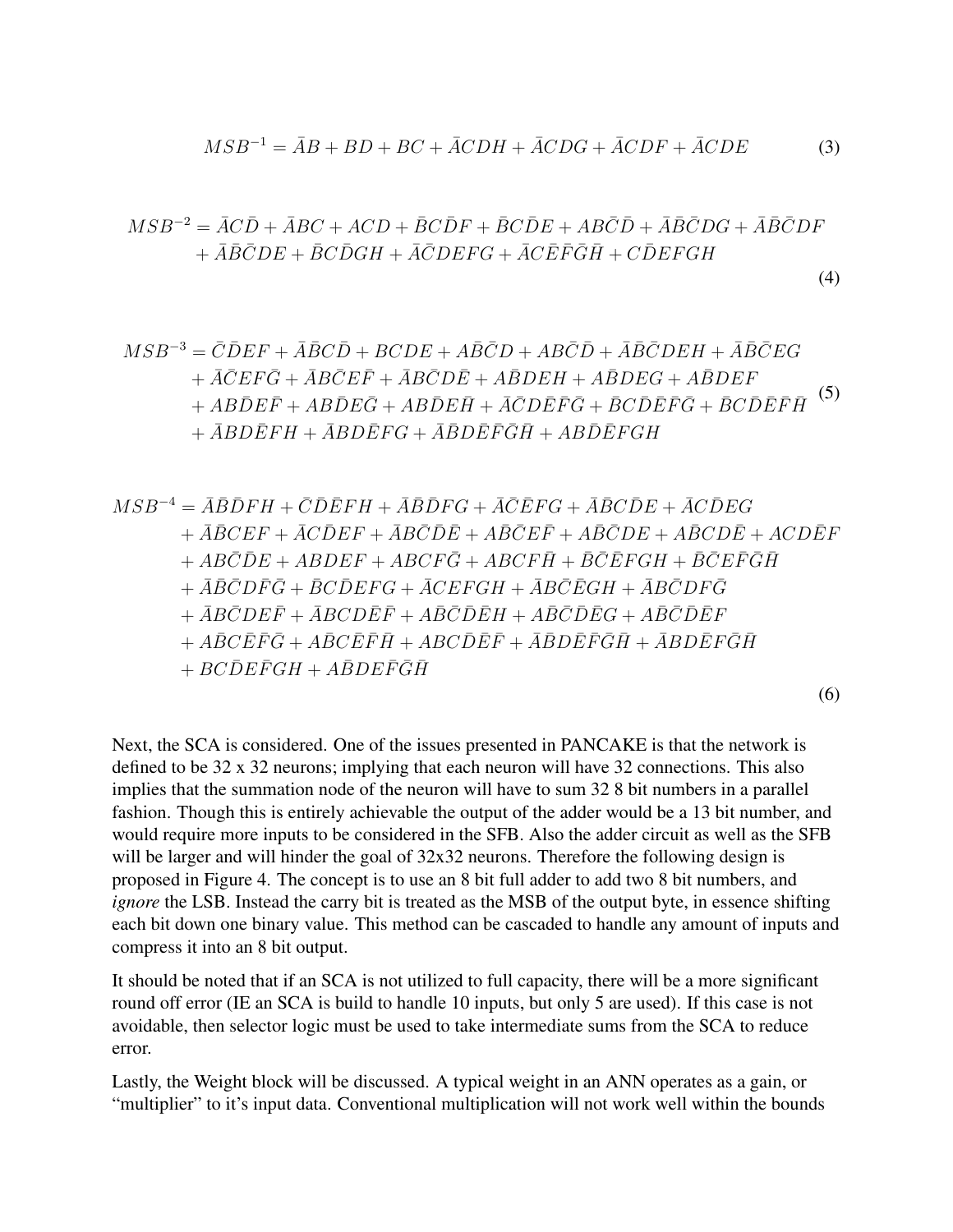

Figure 4: A block diagram of a four 8 bit input, single 8 bit output Summing Compression Adder

of the discrete domain defined for the designed neuron. The weight block is instead designed to operate on a shift-and-add system. The back-propagation learning algorithm will have to be modified to generate two values, one that specifies how many bits the value will have to shift and in what direction. The second value will be a "fine tune" adjustment to specify a value to add or subtract from the shifted input.



Figure 5: A block diagram of the weight node

#### Results and Analysis

All of the systems proposed are within the realm of possibility to implement, however their success depends on the implementation of optimal learning algorithm. The SFB is designed in Electric VLSI using the sea of gates layout method<sup>3</sup>. The speed of the largest gate in the SFB is measured in a SPICE simulation, and is found to be a 19.2 nS Transition, or alternatively, it is capable of switching at 51 MHz when used alone. The dimensions of the SFB are measured to be 1320 nM by 1120 nM.